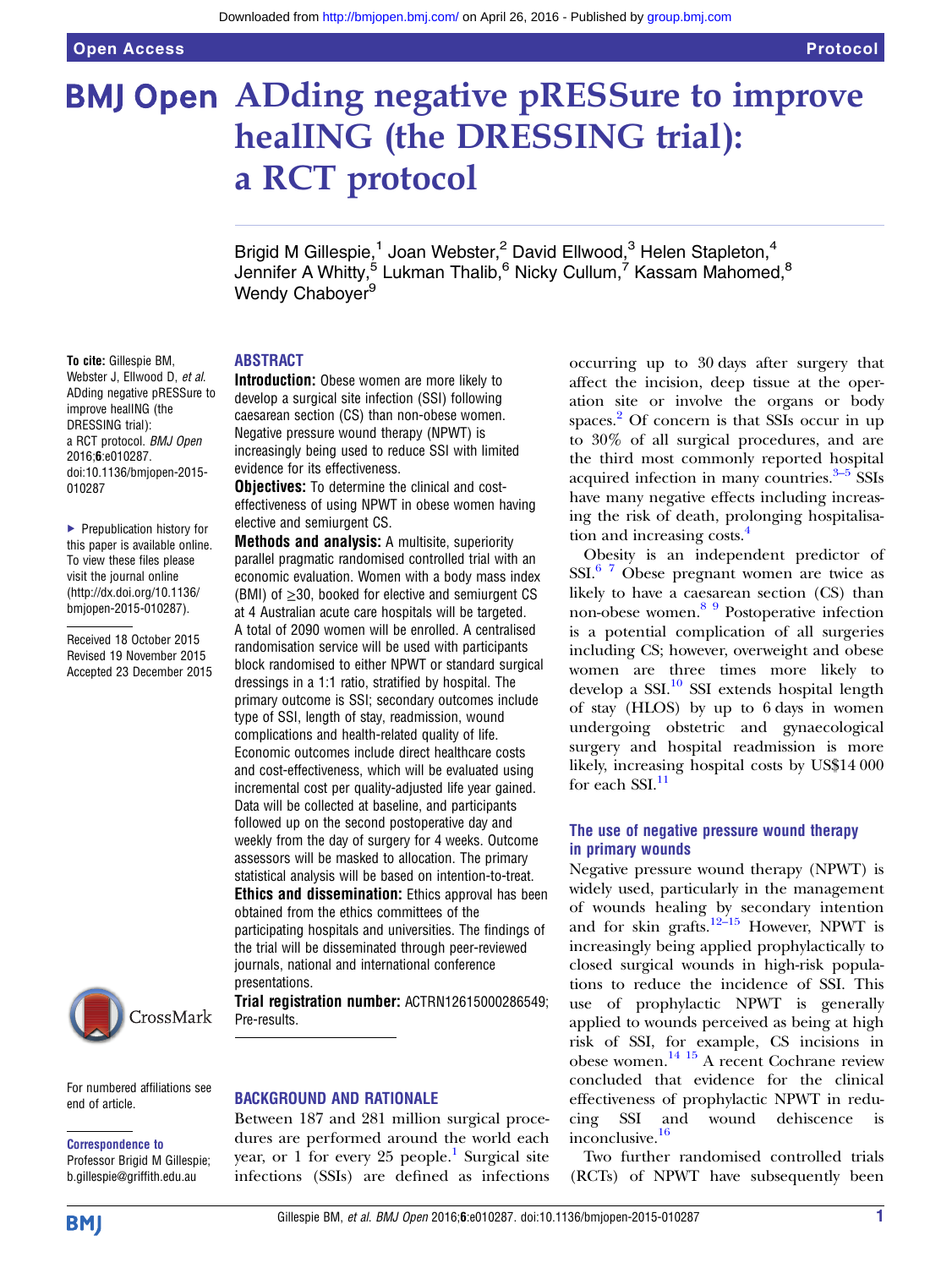published; both were feasibility studies.[17 18](#page-8-0) One of these trials examined the use of NPWT in 70 patients undergoing primary hip replacement.[18](#page-8-0) The other pilot study<sup>[17](#page-8-0)</sup> recruited 92 women undergoing elective CS and has demonstrated that a definitive trial is feasible. Neither of these trials was powered to find an effect, so the benefits or harms of NPWT for prophylactic use remain unclear.

Thus, a RCT to evaluate the clinical and costeffectiveness of NPWT in obese women undergoing CS is timely and responds to the imperative to provide much-needed evidence to guide practice in a rapidly developing and costly area of healthcare.

# Primary objective

To compare the effects of prophylactic NPWT and standard surgical dressings on the incidence of SSI in obese women undergoing CS.

# Secondary objectives

To compare: (1) the incidence of superficial, deep, organ/space SSI; (2) the number of dressing changes; (3) the number and type of wound complications (ie, dehiscence, haematoma, seroma, adverse events (AEs)); (4) the number of hospital readmissions; (5) HLOS (days); (6) health-related quality of life (QoL); and (7) direct healthcare costs in obese women undergoing CS who receive prophylactic NPWT with women who receive standard surgical dressings.

# Study design

Multicentre, parallel group, pragmatic, randomised controlled superiority trial.

# **METHODS**

# Study setting and population

Four acute care public hospitals offering obstetric services in Queensland, Australia, have agreed to participate. Across the four sites, the number of births ranges from 2400 to 10 000 per annum. The study population will consist of 2090 women with a BMI of  $\geq 30$ , undergoing either elective or semiurgent CS.

# Eligibility criteria

According to national and international guidelines, CS urgency is based on these four categories: (1) lifethreatening to woman or fetus; (2) maternal or fetal compromise, not life-threatening; (3) needing earlier CS than planned without maternal or fetal compromise; and (4) a scheduled time acceptable to the woman and CS team. $1920$ 

# Inclusion criteria:

- 1. Women booked for elective CS surgery (category 4);
- 2. Women whose condition changes to require a semiurgent CS (categories 2–3);
- 3. Recorded pre-pregnancy BMI of ≥30 at the first antenatal visit; and
- 4. Able to provide written informed consent.
- Exclusion criteria:
- 1. Women who require an urgent CS (category 1) at any point;
- 2. Existing infection after admission to hospital in labour/immediately prior to CS;
- 3. Previous participation in this trial; and
- 4. Unable to speak or understand English, with no interpreter available.

# **Interventions**

While this will be a pragmatic trial, a checklist based on published current clinical practice guidelines and Queensland Maternity and Neonatal Guidelines will be used to standardise the CS surgical procedure. The participating obstetrician's clinical judgement may produce slight variation in practice in the type of wound closure (ie, closure of facial layer as well as rectus muscle); selection of suture materials (ie, staples vs subcuticular absorbable suture for skin); and standard dressing preference (eg, semipermeable vs hydrocolloid). There is no evidence to suggest that the aforementioned minor variations in clinical practice increase the risk of SSI.

# Intervention

At the completion of skin closure, women randomly allocated to the NPWT arm of the trial will receive a PICO (Smith & Nephew, Hull, UK) dressing applied by the obstetrician under sterile conditions. The PICO product was chosen because it is lightweight and disposable, significantly cheaper than other options, and has per-formed well in a pilot study.<sup>[17](#page-8-0)</sup> It comprises a small, discrete pump, powered by two AA-lithium batteries with a highly absorbent dressing that holds the wound exudate away from the skin, thus negating the need for a bulky canister. The polyurethane foam dressing will be secured over the incision by the application of an adhesive drape. A tube is embedded into the foam, and continuous negative pressure of 80 mm Hg will be applied to the dressing.

# Control

Women in the control arm will have a standard dressing based on the obstetrician's usual preference, applied according to the manufacturer's recommendations after skin closure. In both groups, we anticipate the dressing will remain in situ for 4– 5 days, unless it becomes soiled or dislodged, in which case a new dressing of the same type will be applied. Given the pragmatic nature of this trial, the number of days dressings are left in situ and the number of dressings used will be recorded. To ensure consistency, clinicians providing care to the target population at each of the sites will receive trialspecific education (NPWT and standard). The research assistants (RAs) who will also receive trial-specific training will be available to clinical staff during business hours to provide ongoing training and support about correct use of the dressings, as well as monitoring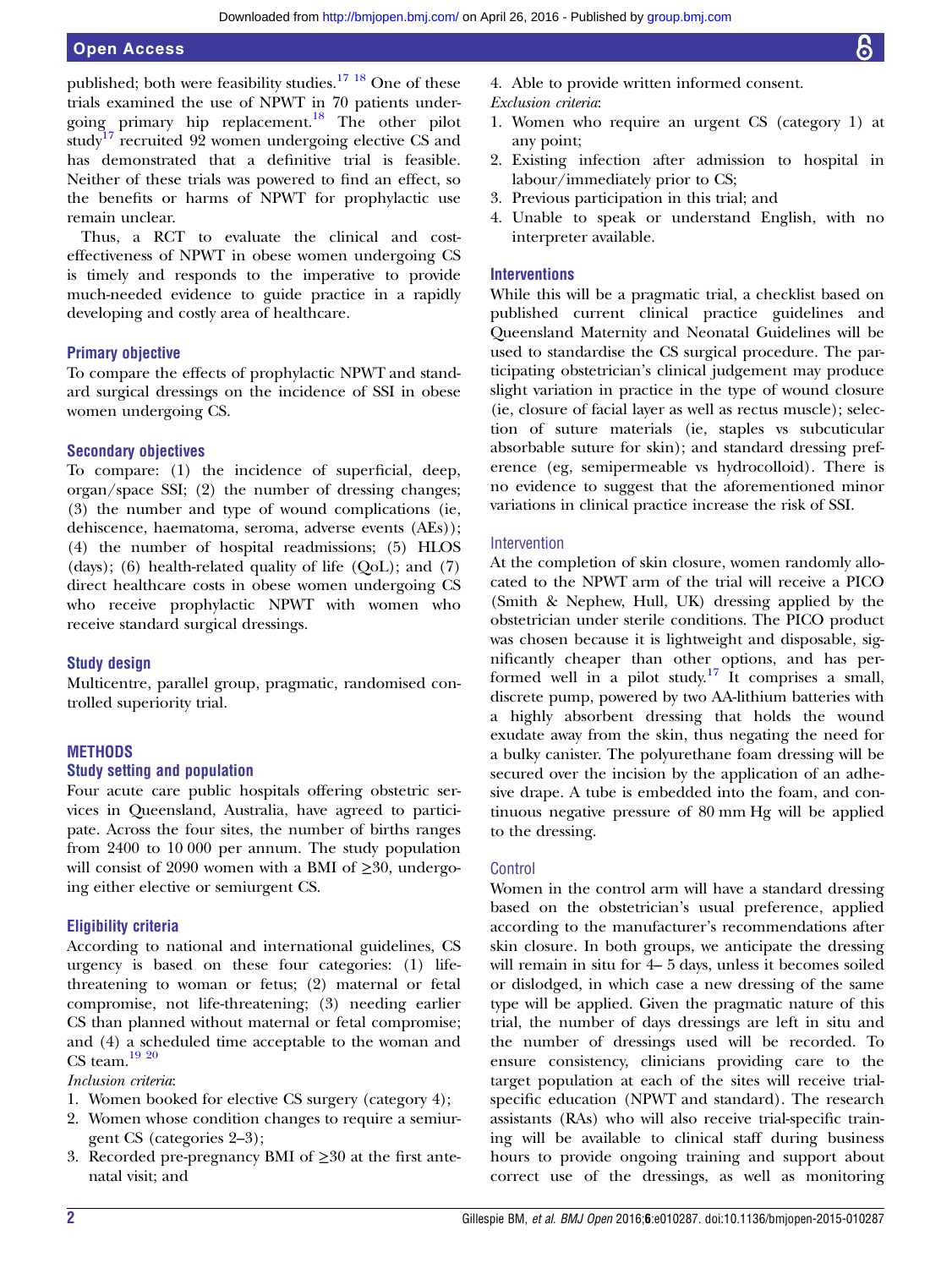dressing changes and completing documentation daily to assess protocol compliance and outcomes. If our monitoring shows variation from the proposed protocol, this variation will be used as a factor in the analyses.

# Outcome measures

The primary outcome is the incidence of an SSI in the CS wound at any time up to 28 days after surgery.

The following *secondary outcomes* will be assessed: depth of SSI, that is, superficial, deep or organ/body space<sup>[3](#page-8-0)</sup>; number of dressing changes; presence and number of wound complications (ie, dehiscence, haematoma, seroma, blisters).

Other secondary outcomes: HLOS will be measured in days; number of hospital readmissions will be measured within 4 weeks from the day of surgery. The secondary outcome, health-related QoL will be assessed using the Short Form (SF)-12v2 (acute 1-week recall). The SF-12v2 will be administered at baseline (ie, recruitment at >36/ 40 weeks in women having elective CS, or on the day of CS for women undergoing semiurgent CS), and via telephone interview weekly for four consecutive weeks after surgery. Direct healthcare costs will be included as part of an economic evaluation.

# Participant timeline and trial duration

Participants will be enrolled in the study for 28 days from the day of surgery [\(Table 1\)](#page-3-0). The project will take up to 5 years to complete, with recruitment and data collection expected to occur over 3.5 years. Participants will exit the trial when they: withdraw consent; have been in the trial for 28 days postrandomisation; are lost to follow-up; die; or for another reason have to exit based on the clinical judgement of the attending healthcare professional.

# Sample size

The sample size was calculated based on the primary outcome, SSI. Based on other related published studies, $2^{21}$   $22^{22}$  we conservatively estimate the baseline SSI incidence in obese CS women to be 15%. Following discussions with infectious disease experts and obstetricians, we have accepted an absolute difference between groups of 5% to be clinically important. Therefore, to achieve over 90% power to test the superiority of SSI incidence between groups, 950 women per group will be required (Power Analysis & Sample Size system (PASS, V.12), NCSS). To allow for attrition, a further 10% (n=95) will be recruited to each group for a total sample of 2090 (1045/group). We anticipate recruiting approximately 600 women per year, thus recruitment should be completed in about 3.5 years.

# Recruitment of participants

We will use a staged approach to recruitment, starting at one site to test procedures, prior to starting at the other sites. All obese women will be given an information brochure informing them of the trial during their routine

antenatal visit at 36 weeks. This strategy will facilitate further discussion and assist with consent processes in labour in the event that a semiurgent CS is required. Women booked for an elective CS will be given the opportunity to provide written consent during their antenatal visit (36/40 weeks). On the day of surgery, women undergoing elective CS will be screened to ensure they continue to meet the inclusion criteria; those who have not yet provided written consent will be invited to do so. Women undergoing semiurgent CS will be consented on the day of surgery. [Figure 1](#page-5-0) shows anticipated participant flow through the study.

# Implementation of sequence generation and allocation concealment

Women booked for elective CS will not be randomised at recruitment as the long time lag between randomisation and receiving the intervention which could lead to poor adherence to allocation and loss to follow-up. All women who continue to meet the eligibility requirements will be randomised using a centralised, independent, web-based randomisation system. The RA will randomise participants in the operating room at the start of their CS procedure and advise the operating obstetrician and nursing staff of the allocated treatment as close to the end of the procedure as possible in order to minimise performance bias. The allocation sequence will be used to ensure allocation concealment. To reduce predictability of a random sequence, randomly varying block sizes of four, six and eight will be used.

# Blinding

This pragmatic trial tests a clinical intervention that is not amenable to protection against performance bias through the blinding of participants, clinical staff or data collectors.

To minimise the potential for outcome detection bias, an expert clinician, blinded to group allocation, will assess the data to determine the primary outcome. The trial statistician and coordinating principal investigator (PI) will also be blinded. It is unlikely that entries to the medical records and hospital databases will be falsified; thus, lack of blinding for these outcomes should not affect the data integrity. Subjective outcomes (wound complications, QoL) are reported by patients or observed by RAs, who cannot be blinded because they need to check the dressings and document participants' responses.

Performance bias is a consideration when clinical staff cannot be blinded. To assess the risk of performance bias, a standardised set of questions will be used to document the number of dressing changes and/or protocol violations occurring during the hospital stay, and following discharge. We considered using dressings where tubing was attached to a suction apparatus in both groups; however, participants, staff and data collectors would almost certainly be aware if suction was activated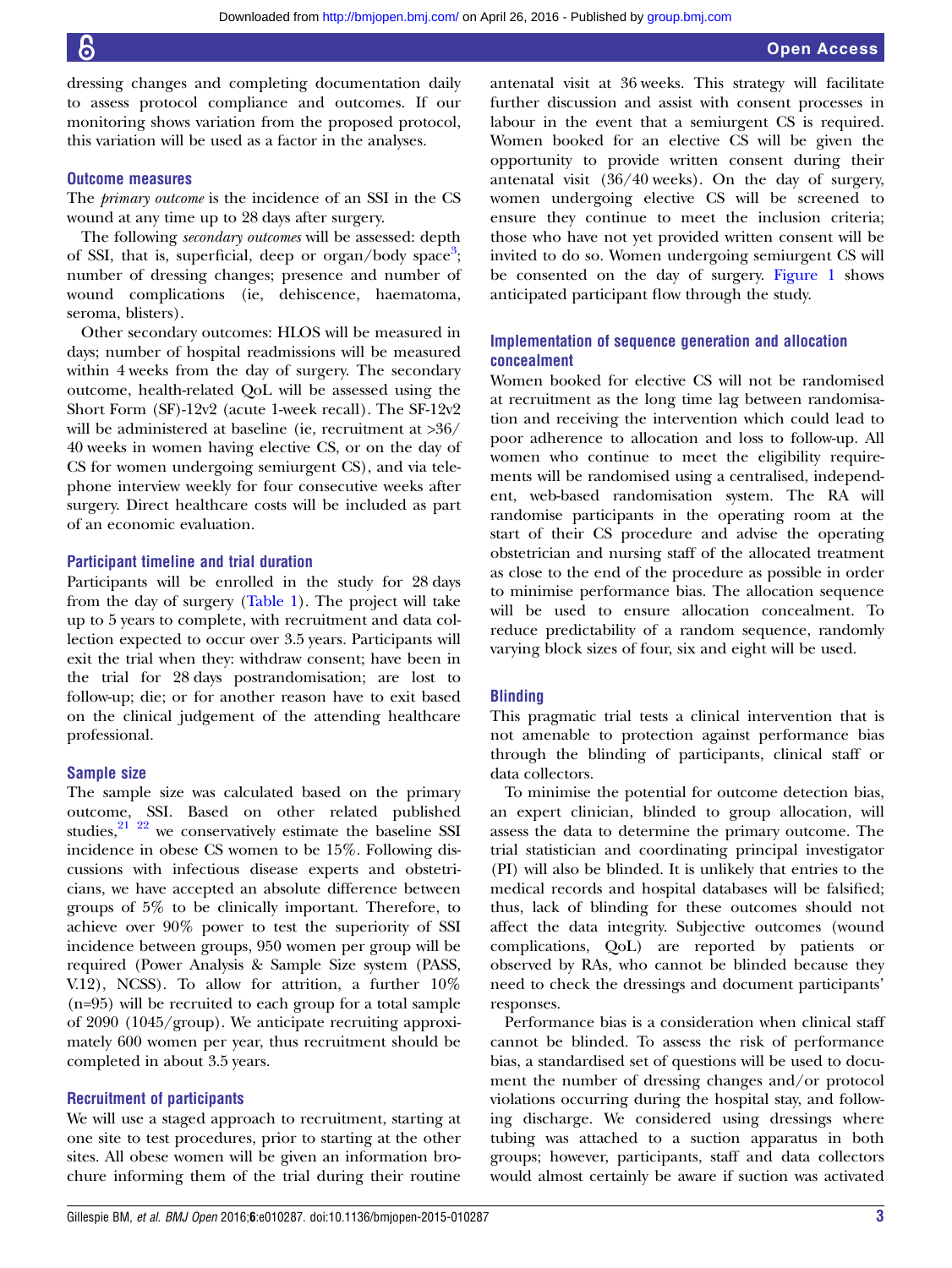Gillespie BM,

et al.

BMJ Open

2016;6:e010287. doi:10.1136/bmjopen-2015-010287

<span id="page-3-0"></span>

|                                   | <b>Study period</b> |                              |                         |                         |                              |                          |                          |                          |                 |
|-----------------------------------|---------------------|------------------------------|-------------------------|-------------------------|------------------------------|--------------------------|--------------------------|--------------------------|-----------------|
|                                   |                     | Allocation (day 0)           |                         |                         |                              |                          |                          |                          |                 |
|                                   | <b>Enrolment</b>    | <b>Elective</b><br><b>CS</b> | Semiurgent<br><b>CS</b> | <b>Postallocation</b>   |                              |                          |                          |                          |                 |
| <b>Time point</b>                 |                     |                              |                         | 2 days<br>postoperative | 7 days<br>postoperative      | 14 days<br>postoperative | 21 days<br>postoperative | 28 days<br>postoperative | <b>Closeout</b> |
| Enrolment                         |                     |                              |                         | Inpatient               | Day of surgery up to 28 days |                          |                          |                          |                 |
| <b>Eligibility screen</b>         |                     |                              |                         |                         |                              |                          |                          |                          |                 |
| 36/40-week antenatal visit        | $\boldsymbol{X}$    | $\boldsymbol{\mathsf{X}}$    |                         |                         |                              |                          |                          |                          |                 |
| Day of CS                         | $\mathsf{x}$        |                              | $\pmb{\times}$          |                         |                              |                          |                          |                          |                 |
| Informed consent                  |                     |                              |                         |                         |                              |                          |                          |                          |                 |
| 36/40-week antenatal visit        | $\pmb{\times}$      | $\boldsymbol{\mathsf{X}}$    |                         |                         |                              |                          |                          |                          |                 |
| Day of CS                         | $\mathsf{x}$        |                              | $\pmb{\times}$          |                         |                              |                          |                          |                          |                 |
| Baseline data                     |                     |                              |                         |                         |                              |                          |                          |                          |                 |
| 36/40-week antenatal visit        | $\pmb{\times}$      | $\pmb{\times}$               |                         |                         |                              |                          |                          |                          |                 |
| Day of CS                         |                     | $\mathsf X$                  | $\pmb{\times}$          |                         |                              |                          |                          |                          |                 |
| Randomisation during CS           |                     | $\mathsf{x}$                 | $\mathsf{x}$            |                         |                              |                          |                          |                          |                 |
| procedure                         |                     |                              |                         |                         |                              |                          |                          |                          |                 |
| InterventionS (4-5 days insitu)   |                     |                              |                         |                         |                              |                          |                          |                          |                 |
| NPWT dressing                     |                     | <b>XX</b>                    | $\mathbf x$             | $\pmb{\mathsf{X}}$      | $\boldsymbol{\mathsf{X}}$    |                          |                          |                          |                 |
| Standard dressing                 |                     | X X                          | $\boldsymbol{x}$        | $\mathbf{x}$            | $\boldsymbol{\mathsf{X}}$    |                          |                          |                          |                 |
| <b>Assessments</b>                |                     |                              |                         |                         |                              |                          |                          |                          |                 |
| <b>Baseline</b>                   |                     |                              |                         |                         |                              |                          |                          |                          |                 |
| Pre-pregnancy BMI/height/weight X |                     |                              |                         |                         |                              |                          |                          |                          |                 |
| Parity/gravidity                  | $\mathsf{X}$        |                              |                         |                         |                              |                          |                          |                          |                 |
| Comorbidities                     | $\mathsf{x}$        |                              |                         |                         |                              |                          |                          |                          |                 |
| SF-12 v2                          | $\mathsf{X}$        |                              |                         |                         |                              |                          |                          |                          |                 |
| Preoperative data                 |                     | $\pmb{\times}$               |                         |                         |                              |                          |                          |                          |                 |
| Surgical data form                |                     | $\mathsf{x}$                 |                         |                         |                              |                          |                          |                          |                 |
| Outcome variables                 |                     |                              |                         |                         |                              |                          |                          |                          |                 |
| Dressing change/reason            |                     |                              |                         | $\pmb{\times}$          |                              |                          |                          |                          |                 |
| Allocated dressing                |                     |                              |                         | $\mathsf X$             |                              |                          |                          |                          |                 |
| Temp/HR/RR                        |                     |                              |                         | $\pmb{\mathsf{X}}$      |                              |                          |                          |                          |                 |
| Wound complications               |                     |                              |                         | $\pmb{\mathsf{X}}$      |                              |                          |                          |                          |                 |
| <b>Patient satisfaction</b>       |                     |                              |                         | $\pmb{\mathsf{X}}$      |                              |                          |                          |                          |                 |
| Prophylactic ABs/type             |                     |                              |                         | $\pmb{\mathsf{X}}$      |                              |                          |                          |                          |                 |
| AB route                          |                     |                              |                         | $\mathsf{x}$            |                              |                          |                          |                          |                 |
| AB s 24 h postoperative           |                     |                              |                         | $\pmb{\mathsf{X}}$      |                              |                          |                          |                          |                 |
| Inpatient SSI screening           |                     |                              |                         | $\pmb{\mathsf{X}}$      |                              |                          |                          |                          |                 |
| <b>Blood culture</b>              |                     |                              |                         | $\mathsf X$             |                              |                          |                          |                          |                 |
| AB therapy                        |                     |                              |                         | $\mathsf{X}$            |                              |                          |                          |                          |                 |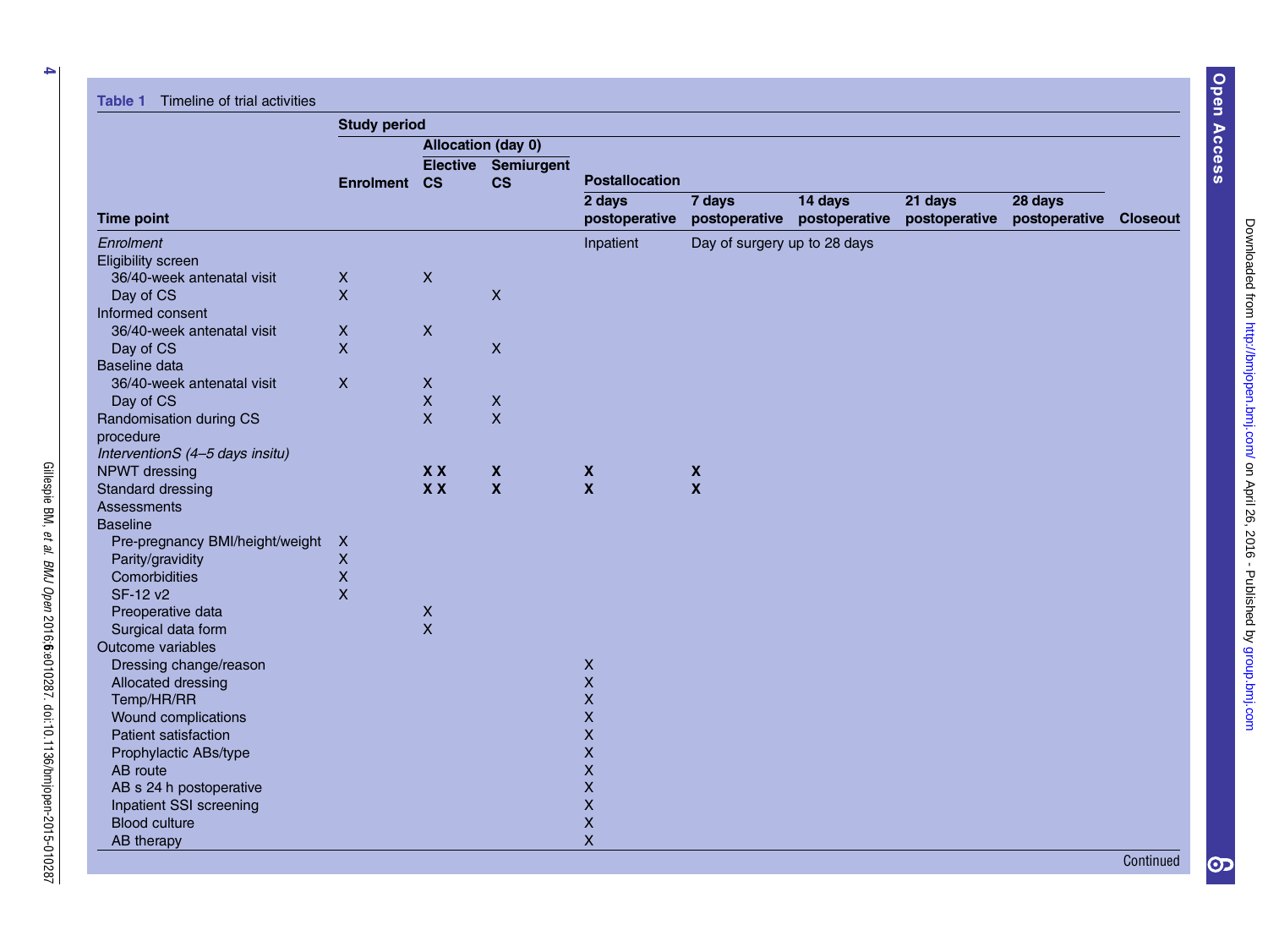|                                                                                                                                                                      | <b>Study period</b> |                    |                   |                |        |                                                      |         |                                                 |                         |
|----------------------------------------------------------------------------------------------------------------------------------------------------------------------|---------------------|--------------------|-------------------|----------------|--------|------------------------------------------------------|---------|-------------------------------------------------|-------------------------|
|                                                                                                                                                                      |                     | Allocation (day 0) |                   |                |        |                                                      |         |                                                 |                         |
|                                                                                                                                                                      | Enrolment CS        | Elective           | Semiurgent<br>ပ္ပ | Postallocation |        |                                                      |         |                                                 |                         |
| <b>Time point</b>                                                                                                                                                    |                     |                    |                   | 2 days         | 7 days | postoperative postoperative postoperative<br>14 days | 21 days | postoperative postoperative Closeout<br>28 days |                         |
| Postdischarge                                                                                                                                                        |                     |                    |                   |                |        |                                                      |         |                                                 |                         |
| Wound complications                                                                                                                                                  |                     |                    |                   |                | ×      |                                                      |         |                                                 |                         |
| SSI symptoms                                                                                                                                                         |                     |                    |                   |                | ×      | ×                                                    | ×       | ×                                               |                         |
| Resource use associated with                                                                                                                                         |                     |                    |                   |                | ×      | ×                                                    | ×       |                                                 |                         |
| CS wound                                                                                                                                                             |                     |                    |                   |                |        |                                                      |         |                                                 |                         |
| SF-12 v2                                                                                                                                                             |                     |                    |                   |                | ×      | ×                                                    | ×       | ×                                               |                         |
| SSI screen (chart audit)                                                                                                                                             |                     |                    |                   |                |        |                                                      |         | ×                                               | $\boldsymbol{\times}$   |
| Closeout hospital site visit                                                                                                                                         |                     |                    |                   |                |        |                                                      |         |                                                 | $\overline{\mathsf{x}}$ |
| AB, antibiotic; BMI, body mass index; CS, caesarean section; NPWT, negative pressure wound therapy; RR, risk ratio; SF-12, Short Form; SSI, surgical site infection. |                     |                    |                   |                |        |                                                      |         |                                                 |                         |
|                                                                                                                                                                      |                     |                    |                   |                |        |                                                      |         |                                                 |                         |

and we decided it was most important to measure 'realworld' effects and conduct a pragmatic trial.

# Data collection

The RAs will collect SSI-related data on day 2 (postsurgery) using a structured form. In Queensland, Australia, the Centre for Healthcare Related Infection Surveillance and Prevention provides guidelines identifying SSI signs and symptoms (ie, redness, swelling, pain/tenderness, dehiscence, watery or purulent discharge), both during hospitalisation and after hospital discharge. Data which will be collected from a variety of sources including chart audit, direct observation and patient self-report both during hospitalisation and after discharge. RAs will record dressings used and antibiotic medication. Data collection will occur on weekdays (Monday to Friday). Clinical outcome data will be collected by the RAs retrospectively though telephone interviews and by accessing participants' medical records.

After hospital discharge, all women will be telephoned weekly (from their day of surgery) and outcomes assessed using a series of questions, which have been used successfully in other research in this area.<sup>17</sup> <sup>18</sup> <sup>22</sup> Seven-day recall of SSI symptoms and related resource use including health professional visits (eg, consultations with general practitioners (GPs)) was demonstrated as being feasible in a recently published pilot trial<sup>[17](#page-8-0)</sup> and will allow accurate SF-12v2 and costing data to be collected.

RAs will collect and directly enter data while in the clinical areas, using portable computers with a purposebuilt database and form-based interface (ie, Research Electronic Data Capture (REDCap) database). Clinical characteristics such as age, comorbidities and other risk factors for SSI, such as nicotine use and length of operation, will be collected at baseline. Recruitment and data collection will be monitored by the clinical trial coordinator (CTC) weekly and monthly reports will be presented to the study investigators. While there is a potential for loss to follow-up, our pilot study has demonstrated retention rates of  $>85\%$ .<sup>[17](#page-8-0)</sup> We will also use standard procedures, such as recording alternative phone and email contacts for participants and GPs, in order to assist with tracing women who may have moved house/changed internet providers, etc.

# Ascertainment of the primary outcome

SSI-related data will be given to the two blinded expert clinicians, who will compare the data against criteria defined by the Centres for Disease Control and Prevention Guideline for Prevention of  $SSI^3$  $SSI^3$  to decide if a SSI exists. We will use decision rules to ascertain the primary outcome. If the two blinded expert clinicians disagree on whether the patient has sustained a SSI within the 28-day postoperative period, we will use the following combinations with regard to wound infection: yes/no, yes/unsure, no/ unsure: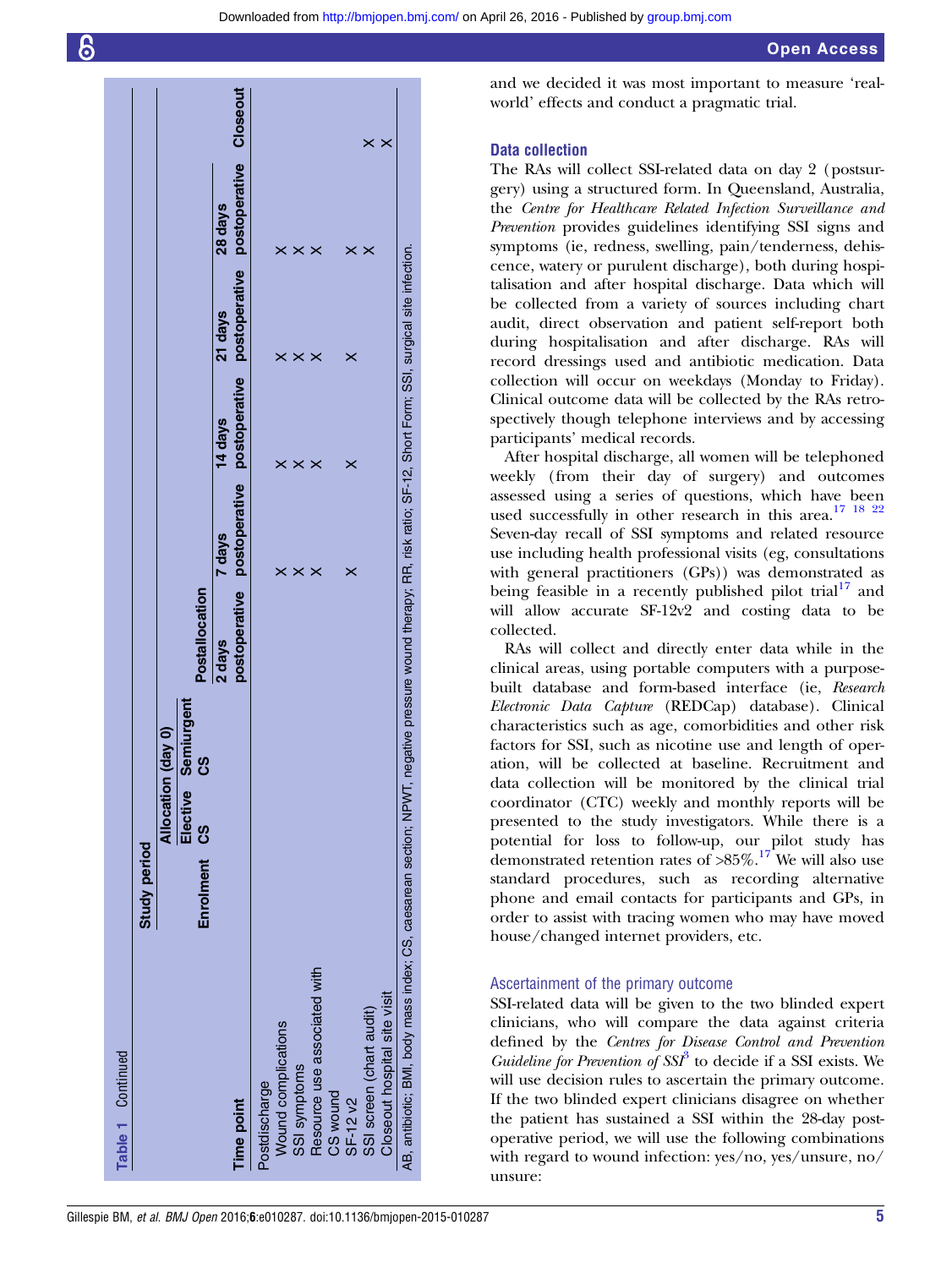# <span id="page-5-0"></span>Open Access

Figure 1 Anticipated participant flow through study.



- 1. If the two assessors say: 'yes/unsure' then we will say the patient has a SSI, using the data provided by the assessor who said 'yes'.
- 2. If the two assessors say: 'no/unsure' then we will say the patient does not have a SSI.
- 3. If the two assessors say: 'unsure/unsure' then we will say the patient does not have a SSI.
- 4. If the two assessors say: 'yes/no' then the third assessor will be consulted and will decide if there is a SSI or not. The third assessor's decision will be final. If s/he is unsure whether the patient has a SSI or not, then the patient will be considered not to have a SSI.

# Training, outcome assessment and treatment fidelity

Adhering to Good Clinical Practice (GCP) recommendations,<sup>23</sup> this multisite study will have an experienced CTC coordinating the RA training, and site and data monitoring. Trial-specific RA training to assess the patient's incision/dressing site will be provided by a tissue viability nurse. Additional training in the use of the PICO NPWT dressing product will be provided by a Smith & Nephew clinical nurse educator with specialist knowledge but with no role in the design, analysis or reporting of the study. Involving a product specialist in the training of the RAs and clinicians who will be using the PICO product ensures that all end-users receive comprehensive and consistent information relative to the appropriate use and management of the study intervention. The RAs will undergo group and individual onsite training to ensure consistency across the four sites. Areas covered will include recruitment and data collection processes, use of the central randomisation service and database.

Consistent with GCP recommendations, $2^3$  a standardised operating procedure manual has been developed

to provide more specific detail on the protocol, plans for dealing with intervention fidelity issues, and monitoring the delivery and receipt of the intervention. Assessment of treatment fidelity will focus on type of dressing used, duration of use and number of dressing changes. While this is a pragmatic trial, obtaining information on intervention fidelity may help to explain study results. All members of the research team, including RAs, will be provided with training, a procedure manual and a DVD detailing the NPWT dressing application to ensure protocol consistency. A trial-specific training programme and ongoing education sessions targeting obstetricians, operating room staff, midwives and nurses will also be implemented at each site.

# **Withdrawal**

If a participant decides to withdraw from the trial after consent is given, any existing data obtained during the trial will be retained and no further follow-up data collected. A withdrawal form will be completed and reasons for withdrawal noted. Patients who withdraw from randomised treatment prior to randomisation will be left in the study and reported in the flow chart as 'not receiving randomised intervention'. Patients who withdraw after they have received the intervention (ie, after dressing application) will also be included and reported in the flow chart as 'receiving randomised treatment'.

# Data management

All data will be managed using a centralised REDCap (Nashville, Tennessee, USA) database repository, hosted on a dedicated secure server within the Clinical Trials Unit at Griffith University. The trial statistician will not have access to the database to ensure he remains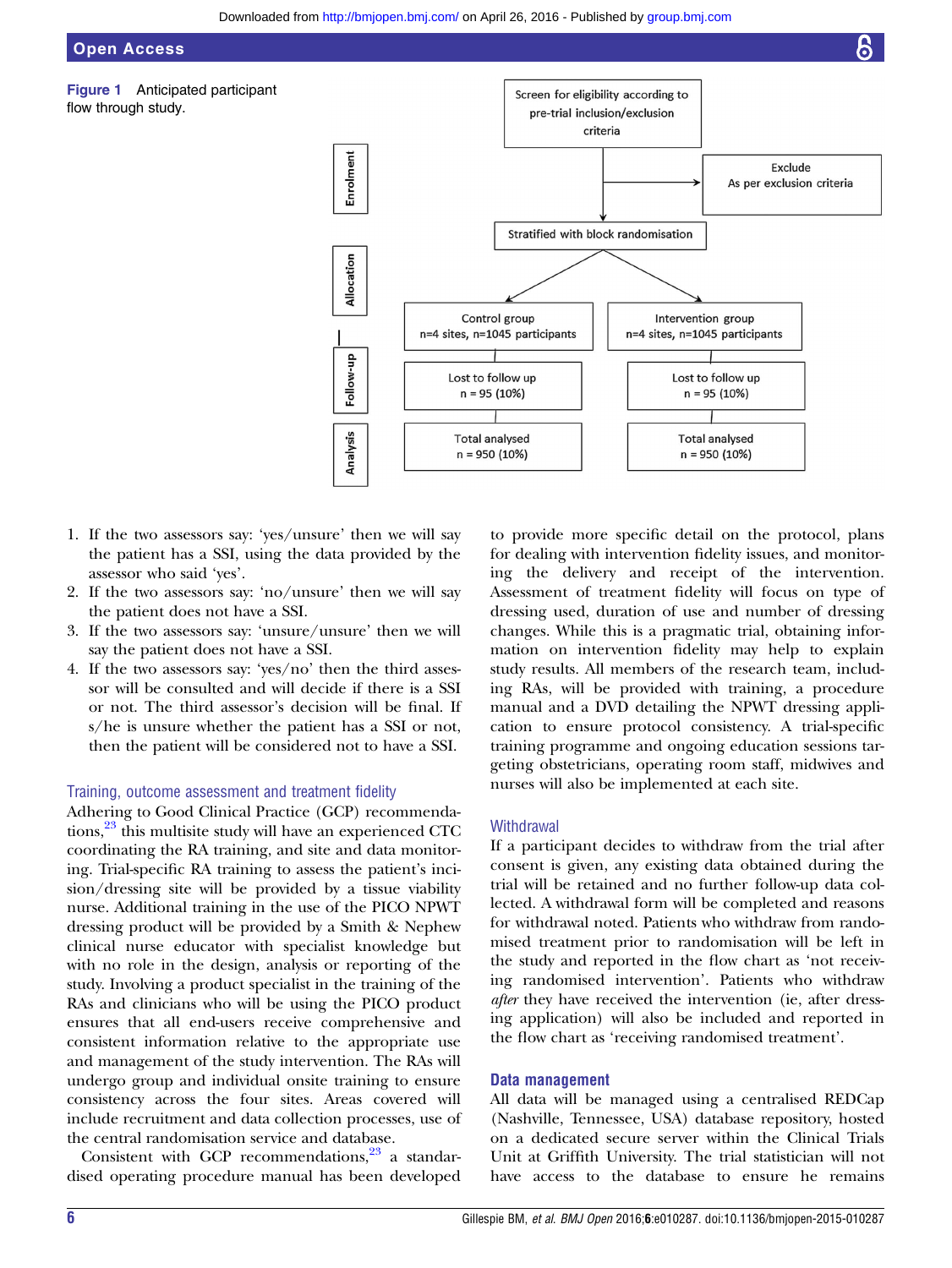blinded to group allocation. This database enables different levels of data access, allowing researcher control over who sees the files and what they can do with them. Data access will therefore be restricted and all data password protected. Each site RA will have a level of access to the database specific to their site and position, and will use a password-protected tablet computer for data entry into REDCap.

An electronic case report form (eCRF) will be developed in collaboration with the trial statistician, coordinating PI and CTC. The eCRF will be hosted on the REDCap database within the Griffith University's Clinical Trials Unit. Source data will be entered by the site RAs, who will receive trial-specific training in the use of the eCRF. All entered data will be directly exported into the IBM Statistical Package for the Social Sciences (SPSS V.22.0, New York, USA) for analysis.

# Identifiable data

For the purposes of statistical analysis, data will be anonymised and collated by the CTC and uploaded into SPSS. Identifiable data will be entered on the eCRF to enable follow-up. These data will be de-identified when transferred to the statistical database. Participants will be identified on the statistical database using a unique code and hospital site initials.

# Statistical analysis

# Primary analyses

Prior to analysis, a rigorous process of data cleaning to check outlying figures, missing and implausible data against source data will be undertaken. Baseline characteristics of the patients in each arm of the trial will be calculated using descriptive statistics. We will employ an intention-to-treat approach for the primary analysis with the population defined as all trial participants who completed the baseline assessment and underwent surgery and received the intervention. AEs will be analysed and reported on a per protocol analysis. The incidence of SSI per 1000 patients between groups will be compared. Risk ratios (RR), 95% CIs and p values assuming a 5% significance level will be presented. For the primary outcome, the number needed to treat and absolute risk reduction will be calculated from the RR. While we do not anticipate differences between groups in terms of known or unknown prognostic factors due to randomisation, adjusted analyses using multivariate logistic regression models will be used if any difference in prognostic variables is detected. Despite every effort to minimise missing values it is possible that some may occur. We will evaluate the utility of empirical imputation methods in such cases and only impute them if the explanatory power of the empirical imputation models is robust. To assess the representativeness of the sample, we will compare the characteristics of the women in our sample with secondary data available at state and national levels.

# Secondary analyses

Secondary end points will be compared between groups using statistical methods appropriate to the distribution of measures. A random sample of 5% of the data will be rechecked for accuracy against source data. RRs with 95% CI will be calculated for clinical outcome data. Analysis will be performed by one of the study investigators (blinded to group allocation), trained in biostatistics.

# Economic evaluation

Direct costs to the healthcare system will be obtained from patient records/hospital cost centres (during hospital admission) and self-reported by women (weekly for 4 weeks post surgery). Resources costed during admission will include dressings and related wound management products, medications related to SSI (ie, use of antibiotics), and resources used to manage any adverse effects of the dressing. Use of dressings, medications and health professional appointments related to wound management will be recorded at weekly intervals for 4 weeks following surgery. Direct costs will be assigned using standard costing sources (eg, Medicare Benefits and Pharmaceutical Benefits Schedules; Independent Hospital Pricing Authority). The Australian-refined diagnostic-related groups will be used to indicate the costs associated with each hospital admission, adjusted for HLOS.

### Cost-effectiveness analysis

A within-trial economic evaluation will be undertaken from the health system perspective to compare the costs and effects of NPWT, relative to the standard dressing. Parametric (eg, analysis of covariance) or non-parametric bootstrapping techniques<sup>[24](#page-8-0)</sup> will be employed to compare the mean difference in the total costs between groups. The cost-effectiveness analysis will be undertaken based on the primary outcome measure (SSI). Additionally, a cost-utility analysis will be performed using the quality-adjusted life year (QALY) as the outcome measure. The QALY gain associated with NPWT will be estimated based on SF-12v2 utility weights.<sup>[24](#page-8-0)</sup> Uncertainty around the incremental costeffectiveness ratios will be tested using one-way sensitivity analysis and non-parametric bootstrapping methods.<sup>[24](#page-8-0)</sup> The cost-effectiveness estimates will inform recommendations on adopting NPWT dressings for CS surgical wounds in clinical practice.

# Safety and data monitoring

An AE is defined as an untoward medical occurrence experienced by the participant, whether or not considered treatment related.<sup>25</sup> In this trial, AE will be classified as non-serious (infection, pain, maceration, odour) and serious (dehiscence, return to theatre). Both types of AE would be expected to occur equally in both treatment groups. Patients will be monitored for potential AEs, serious and non-serious. All AEs reported will be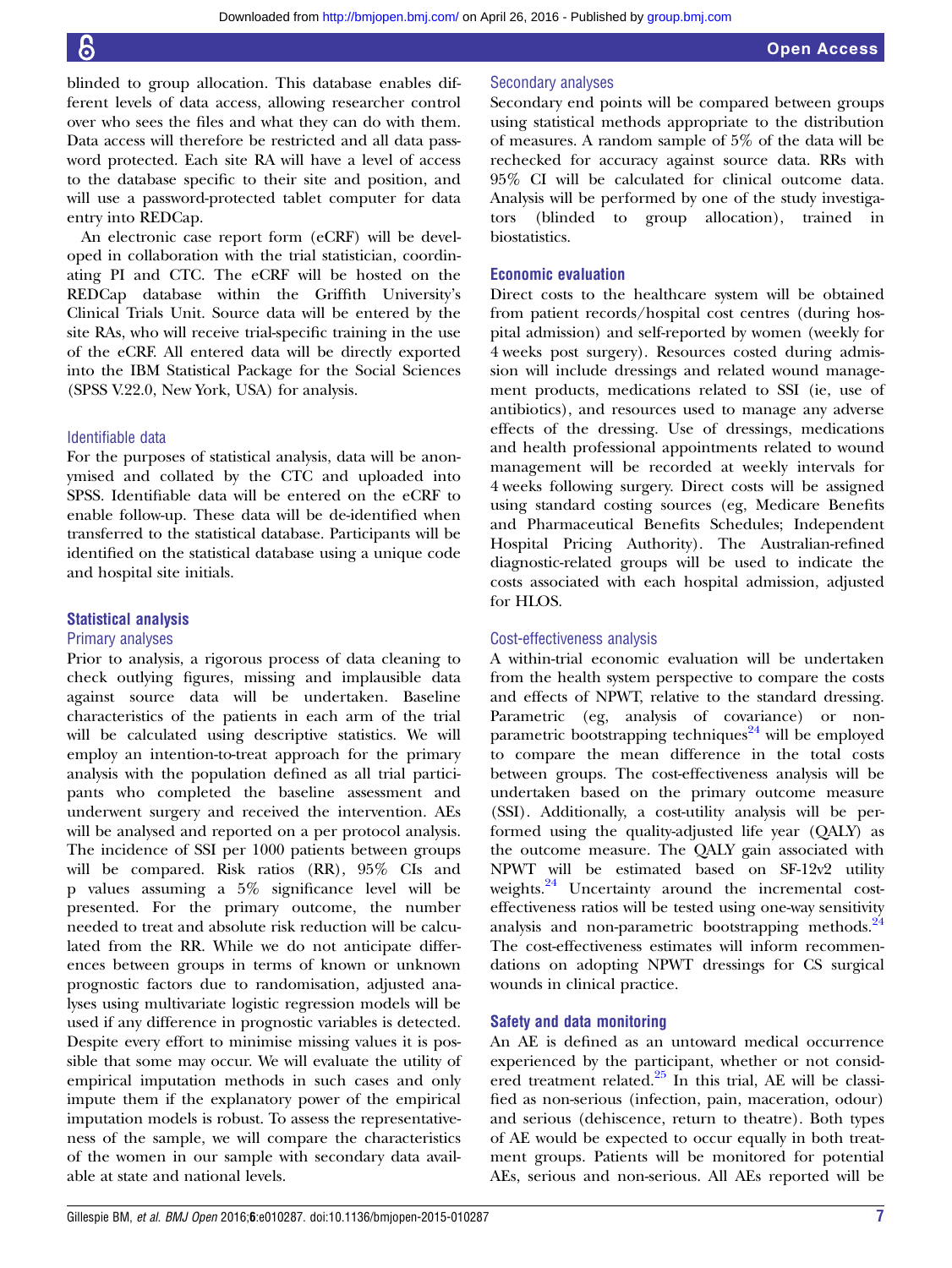assessed to determine whether further diagnostic investigation or treatment is warranted. If an AE occurs, appropriate treatment will be given. Monitoring and reporting of suspected unexpected adverse reactions (SUSARs) will be performed by the site PI and the research team. All SUSARs will be recorded on a dedicated eCRF. Serious AEs associated with the intervention are considered unlikely, although if any are reported the relevant Human Research Ethics Committees will be notified, with appropriate notification of the Therapeutic Goods Administration (TGA) as required.

The results of the trial will be reviewed every 6 months by an independent Data Safety and Monitoring Committee (DSMC) including an obstetrician, a statistician and a tissue viability nurse, all of whom will be independent of the study. The DSMC has the ability to terminate the trial prematurely if there is unacceptable harm associated with the treatment. $26$  If requested by the DSMC, an interim analysis will be performed by a statistician (independent of the DSMC), blinded for the treatment allocation.

# Auditing

Data monitoring of this trial will ensure compliance with GCP.<sup>[23](#page-8-0)</sup> The participating sites will provide access to all trial-related source data/documents and reports for the purposes of monitoring, auditing and inspection by local authorities. The CTC will undertake monitoring in relation to the accuracy of the case report data collected by the site RAs. During the trial, the CTC will use source data to verify the data entered by the RAs into the eCRF.

# Ethics and dissemination

This trial has been approved by the relevant hospital ethics boards and the respective universities where the PIs are employed. This study will be conducted in accordance with the principles of the Declaration of Helsinki (1996), and the Australian National Health and Medical Research Council (NHMRC) National Statement.<sup>[27](#page-8-0)</sup>

Dissemination strategies will include knowledge translation events involving opinion leaders and stakeholders. Findings will be presented at local hospital and other fora and a press release will be prepared. A succinct non-technical paper discussing the relevance of findings and application to practice, and recommendations for future research, will be prepared and disseminated to the colleges representing the relevant health professional groups. Abstracts will be submitted to major international meetings of infection control, nursing/ midwifery and medical groups. We envisage the results will be published in high-impact generalist and specialist journals. We will bring the published study to the attention of the Cochrane Wounds Group and the authors of the relevant Cochrane review to ensure early inclusion in review updates. The results will have international application and we anticipate that they will be rapidly adopted and cited within the GCP literature.

# **DISCUSSION**

Despite a lack of rigorous evidence to support either clinical or cost-effectiveness, NPWT is increasingly being used as a prophylaxis against SSI in high-risk surgical groups such as obese women undergoing CS. To the best of our knowledge, this RCT will be the largest of its kind in this area. It has significant potential to inform practice because it assesses the clinical and cost-effectiveness of using NPWT in a patient population at high risk of incurring an SSI. A RCT design with a sufficiently large sample is time consuming and expensive to undertake, but it is nevertheless necessary to determine the efficacy of NPWT in the management of surgical incisions.

Our trial has several strengths. First, the RCT design with a robust randomisation process will ensure that any difference in outcomes between the groups is attributable to the intervention. Second, a pragmatic approach allows testing of an intervention that reflects the reality of the clinical environment relative to study population, intervention, comparator and outcomes.<sup>[26](#page-8-0)</sup> Third, an independent clinician, blinded to group allocation will assess these data to determine SSI status. Fourth, the embedding of an economic evaluation responds to the need to provide healthcare administrators and decisionmakers with meaningful cost-effectiveness data. Finally, this trial is independent of industry funding, and therefore minimises potential for a conflict of interest which may bias the results.

While we envisage that the results of this trial will provide clinicians with definitive answers around the effectiveness of NPWT in this specific patient population, undertaking this 5-year trial is not without its challenges, including meeting our recruitment targets within a 3.5-year timeframe. For each hospital site, yearly recruitment targets will need to range from 120 to 200 women. To maximise both recruitment and generalisability, we will include women who are undergoing both elective and semiurgent CS. Another major challenge is the potential for missing outcome data due to participant attrition as participants in this study will typically be busy with childcare and other commitments postoperatively. Yet in a recent pilot study, participant attrition was less than  $10\%,^{17}$  $10\%,^{17}$  $10\%,^{17}$  which is considered acceptable. Maximising participant retention over a 4-week follow-up period will be achieved by the RAs meeting women face-to-face during pregnancy/labour and again postoperatively. These meetings will enable a relationship of trust to be developed and allow the RAs to resolve any queries promptly. It will also provide opportunities for the RAs to reconfirm women's contact details and remind them about the four weekly telephone followups. In the event that an RA is unsuccessful in their first attempt to contact women following discharge, they will try again, perhaps using their alternative contact details. Finally, during the 3.5-year data collection period, there may be clinical innovations introduced that potentially influence the trial outcomes (ie, 'history'). However, we anticipate that both groups to be equally influenced.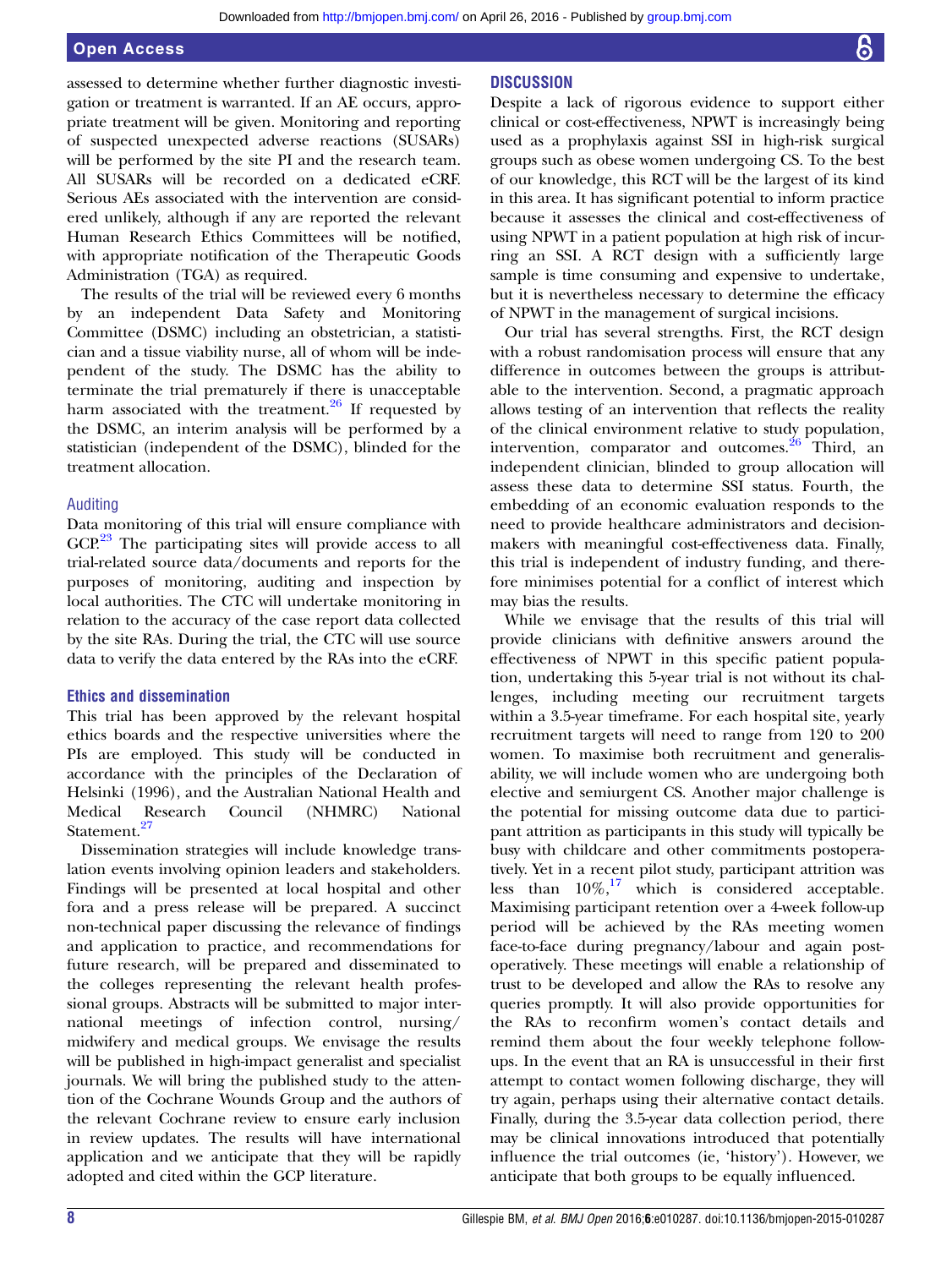#### <span id="page-8-0"></span>Author affiliations

<sup>1</sup>NHMRC Centre for Research Excellence in Nursing, Centre for Health Practice Innovation (HPI), Menzies Health Institute Qld (MHIQ), Griffith University, Gold Coast, Queensland, Australia

<sup>2</sup>Research Centre for Clinical Nursing, Royal Brisbane and Women's Hospital and Griffith University, Nathan, Queensland, Australia

3 Department of Obstetrics & Gynaecology, Griffith University School of Medicine and Director of Maternal-Fetal Medicine, Gold Coast University Hospital, Australia

<sup>4</sup>Mater Research Institute and The University of Queensland (MRI-UQ), Brisbane, Queensland, Australia

5 Department of Health Economics, Pharmacoeconomics & Quality Use of Medicines, School of Pharmacy, University of Queensland, Australia

<sup>6</sup>Department of Health Sciences, College of Arts & Science, Qatar University, **Oatar** 

<sup>7</sup>School of Nursing, Midwifery & Social Work, The University of Manchester, UK

<sup>8</sup>West Moreton Hospital and Health Service, Ipswich, Queensland, Australia 9 NHMRC Centre for Research Excellence in Nursing, Menzies Health Institute Qld (MHIQ), Griffith University, Gold Coast, Queensland, Australia

Contributors BMG, JW and WC conceived of the study. NC, LT, DE, HS, JAW and KM contributed to the study design and will assist with implementation. All authors are grant holders. LT and NC provided methodological expertise in clinical trial design and LT is leading the primary statistical analysis. JAW provided expertise in the health economic analysis and will lead the economic evaluation. All authors contributed to refinement of the study protocol and approved the final manuscript.

Funding This trial is funded through an Australian National Health & Medical Research Project Grant (APP1081026).

Disclaimer The funding source had no role in the design of this study and will not have any role during its execution, analyses, interpretation of the data, or decision to submit results.

Competing interests None declared.

Ethics approval Royal Brisbane & Womens Hospital and Griffith University, Queensland Australia.

Provenance and peer review Not commissioned; externally peer reviewed.

Data sharing statement A summary of the results will be disseminated to the study participants on request. The authors plan to publish the main trial outcomes in a single paper. Further publications are anticipated after exploring the data in more detail. Findings will be presented at national and international conferences from early 2020.

Trial status At the time of manuscript submission, ethics (HREC/15/QRBWH/ 126) and contract approvals have been given. The investigator team are awaiting final approvals for research governance.

**Open Access** This is an Open Access article distributed in accordance with the Creative Commons Attribution Non Commercial (CC BY-NC 4.0) license, which permits others to distribute, remix, adapt, build upon this work noncommercially, and license their derivative works on different terms, provided the original work is properly cited and the use is non-commercial. See: [http://](http://creativecommons.org/licenses/by-nc/4.0/) [creativecommons.org/licenses/by-nc/4.0/](http://creativecommons.org/licenses/by-nc/4.0/)

# **REFERENCES**

- 1. 10 facts on safe surgery. [http://www.who.int/features/factfiles/safe\\_](http://www.who.int/features/factfiles/safe_surgery/en/index.html) [surgery/en/index.html](http://www.who.int/features/factfiles/safe_surgery/en/index.html)
- 2. National Institute for Health and Care Excellence. NICE surgical site infection prevention and treatment of surgical site infection. London: RCOG Press at the Royal College of Obstetricians and Gynaecologists, 2008.
- 3. Mangram AJ, Horan TC, Pearson TC, et al. Guideline for prevention of surgical site infection, 1999. Hospital Infection Control Practices Advisory Committee. [Infect Control Hosp Epidemiol](http://dx.doi.org/10.1086/501620) 1999;20:250–80.
- 4. Gravel D, Taylor G, Ofner M, et al., Canadian Nosocomial Infection Surveillance Program. Point prevalence survey for healthcare-associated infections within Canadian adult acute-care hospitals. [J Hosp Infect](http://dx.doi.org/10.1016/j.jhin.2007.04.008) 2007;66:243-8.
- 5. Smyth ET, McIlvenny G, Enstone JE, et al. Four country healthcare associated infection prevalence survey 2006: overview of the results. [J Hosp Infect](http://dx.doi.org/10.1016/j.jhin.2008.04.020) 2008;69:230–48.
- 6. Anderson C, Talsma A. Characterizing the structure of operating room staffing using social network analysis. [Nurs Res](http://dx.doi.org/10.1097/NNR.0b013e3182337d97) 2011;60:378–85.
- 7. Waisbren E, Rosen H, Bader AM, et al. Percent body fat and prediction of surgical site infection. [J Am Coll Surg](http://dx.doi.org/10.1016/j.jamcollsurg.2010.01.004) 2010;210:381-9.
- Heslehurst N, Simpson H, Ells LJ, et al. The impact of maternal BMI status on pregnancy outcomes with immediate short-term obstetric resource implications: a meta-analysis. [Obes Rev](http://dx.doi.org/10.1111/j.1467-789X.2008.00511.x) 2008;9:635-83.
- 9. Callaway LK, Prins JB, Chang AM, et al. The prevalence and impact of overweight and obesity in an Australian obstetric population. Med J Aust 2006;184:56–9.
- 10. Ramachenderan J, Bradford J, McLean D. Maternal obesity and pregnancy complications: a review. [Aust NZ J Obstet Gynaecol](http://dx.doi.org/10.1111/j.1479-828X.2008.00860.x) 2008;48:228–35.
- 11. de Lissovoy G, Fraeman K, Hutchins V, et al. Surgical site infection: incidence and impact on hospital utilization and treatment costs. [Am](http://dx.doi.org/10.1016/j.ajic.2008.12.010) [J Infect Control](http://dx.doi.org/10.1016/j.ajic.2008.12.010) 2009;37:387–97.
- 12. Stannard JP, Volgas DA, Stewart R, et al. Negative pressure wound therapy after severe open fractures: a prospective randomized study. [J Orthop Trauma](http://dx.doi.org/10.1097/BOT.0b013e3181a2e2b6) 2009;23:552–7.
- 13. Llanos S, Danilla S, Barraza C, et al. Effectiveness of negative pressure closure in the integration of split thickness skin grafts: a randomized, double-masked, controlled trial. [Ann Surg](http://dx.doi.org/10.1097/01.sla.0000217745.56657.e5) 2006;244:700–5.
- 14. Gregor S, Maegele M, Sauerland S, et al. Negative pressure wound therapy: a vacuum of evidence? [Arch Surg](http://dx.doi.org/10.1001/archsurg.2007.54) 2008;143:189-96
- 15. Kairinos N, Voogd AM, Botha PH, et al. Negative-pressure wound therapy II: negative-pressure wound therapy and increased perfusion. Just an illusion? [Plast Reconstr Surg](http://dx.doi.org/10.1097/PRS.0b013e318196b97b) 2009;123:601-12.
- 16. Webster J, Scuffham P, Stankiewicz M, et al. Negative pressure wound therapy for skin grafts and surgical wounds healing by primary intention. Cochrane Database of Systematic Reviews 2014;10:CD009261. doi:10.1002/14651858.CD009261.pub3
- 17. Chaboyer W, Anderson V, Webster J, et al. Negative pressure wound therapy on surgical site infections in women undergoing elective caesarean sections: a Pilot RCT. [Healthcare](http://dx.doi.org/10.3390/healthcare2040417) 2014;2:417–28.
- 18. Gillespie BM, Rickard CM, Thalib L, et al. Use of negative pressure wound dressings to prevent surgical site complications after primary hip arthroplasty: a Pilot RCT. [Surg Innov](http://dx.doi.org/10.1177/1553350615573583) 2015;22:488-95.
- 19. Gynaecologists (RANZCOG). Categorisation of urgency for caesarean section: College Statement. Royal Australian & New Zealand College of Obstetricians & Gynaecologists; 2011. [https://](https://www.ranzcog.edu.au/college-statements-guidelines.html) [www.ranzcog.edu.au/college-statements-guidelines.html](https://www.ranzcog.edu.au/college-statements-guidelines.html) (accessed 20 Nov 2013).
- 20. Lucas D, Yentis S, Kinsella S, et al. Urgency of caesarean section: a new classification system. J R Soc Med 2000;93:346-50.
- 21. Ahmed SR, Ellah MA, Mohamed OA, et al. Prepregnancy obesity and pregnancy outcome. Int J Health Sci (Qassim) 2009;3:203–8.
- 22. Webster J, Croger S, Lister C, et al. Use of face masks by non-scrubbed operating room staff: a randomized controlled trial. [ANZ J Surg](http://dx.doi.org/10.1111/j.1445-2197.2009.05200.x) 2010;80:169–73.
- 23. Mathieu M. Good clinical practice: a question & answer reference guide. Waltham, MA: Paraxel International Corporation, Barnett International, 2011.
- 24. Brazier J. The estimation of a preference-based measure of health from the SF-12. [Med Care](http://dx.doi.org/10.1097/01.mlr.0000135827.18610.0d) 2004;42:851-9.
- 25. de Vries EN, Ramrattan MA, Smorenburg SM, et al. The incidence and nature of in-hospital adverse events: a systematic review. [Qual](http://dx.doi.org/10.1136/qshc.2007.023622) [Saf Health Care](http://dx.doi.org/10.1136/qshc.2007.023622) 2008;17:216–23.
- 26. Williams HC, Burden-Teh E, Nunn AJ. What is a pragmatic clinical trial? [J Invest Dermatol](http://dx.doi.org/10.1038/jid.2015.134) 2015;135:e33.
- 27. National Health & Medical Reseaqrch Council. National Statement on Ethical Conduct in Human Research (2007)—Updated May 2015. <https://www.nhmrc.gov.au/guidelines-publications/e72>